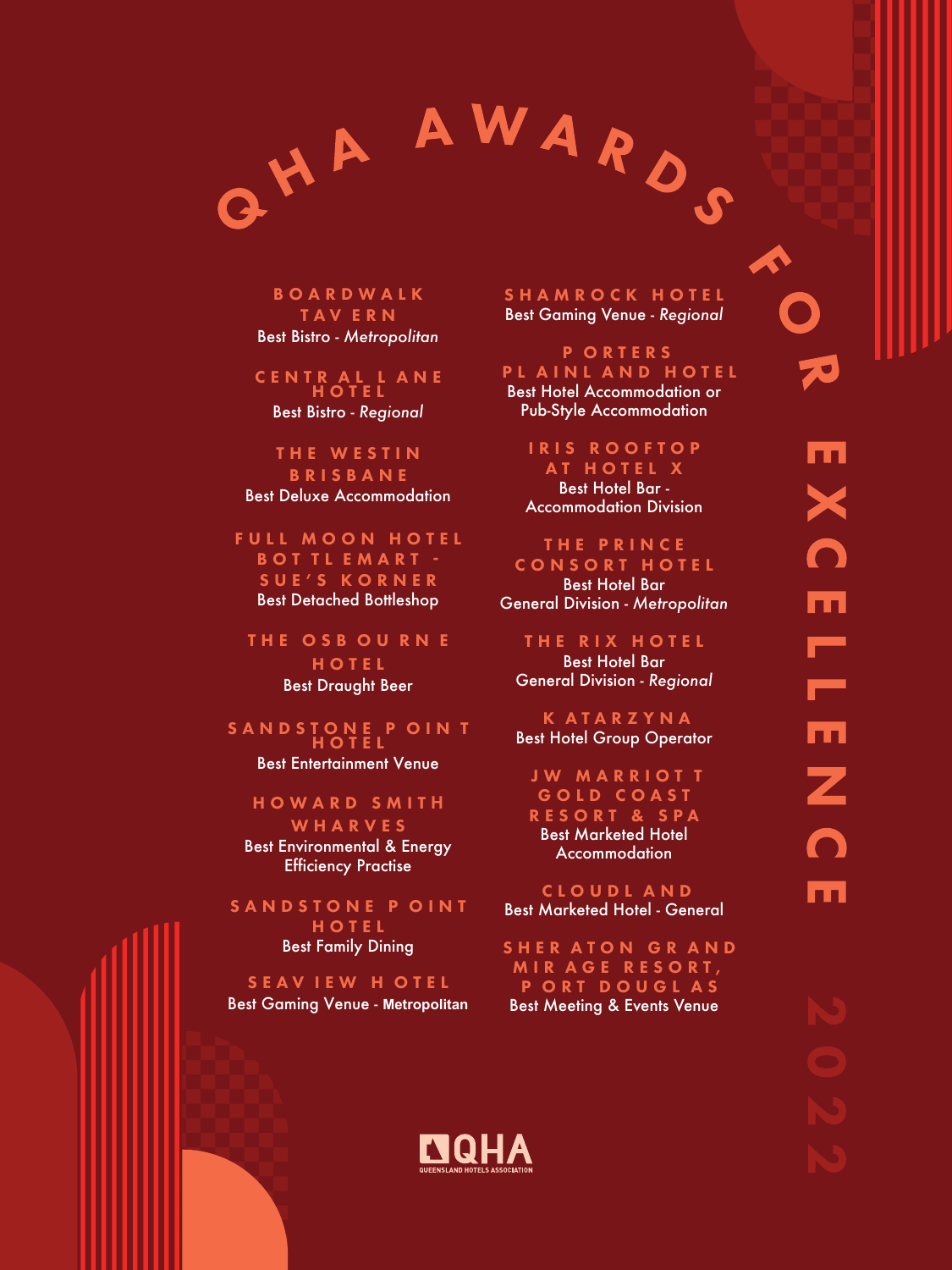

## **BIG4 SANDSTONE** POINT HOLIDAY RESORT

Best Mid-Range Accommodation

E A T O N S H I L L HOTEL Best Outdoor/Non Enclosed Facility

JW MARRIOTT GOLD COAST RESORT & SPA Best Redeveloped Hotel - **Accommodation** 

C E N T R A L L A N E HOTEL Best Redeveloped Hotel - **General** 

HOMAGE AT SPICERS HIDDEN VALE Best Restaurant - *Accommodation*

CIAO PAPI AT HOWARD SMITH WHARVES Best Restaurant - *Metropolitan*

BEAST & BARREL AT THE RIX HOTEL Best Restaurant - *Regional*

## B L A C K S H E E P BOTTLE SHOP SOUTH BRISBANE Best Retail Liquor Outlet

THE SPORTING GLOBE ROBINA Best Sporting Entertainment Venue

**MERITON SUITES** SURFERS PARADISE Best Suite/Apartment Hotel

E A T O N S H I L L HOTEL Best Superior Accommodation

ROBINA PAVILION Best TAB Licenced Venue

OVOLO HOTELS Best Tourism Initiative

D A V I D F I N L A Y S O N FROM HOWARD SMITH WHARVES Chef of the Year

DEBORAH ELLYETT FROM MCGUIRES' HOTELS GROUP Employee Excellence in Service - Accommodation Division



A